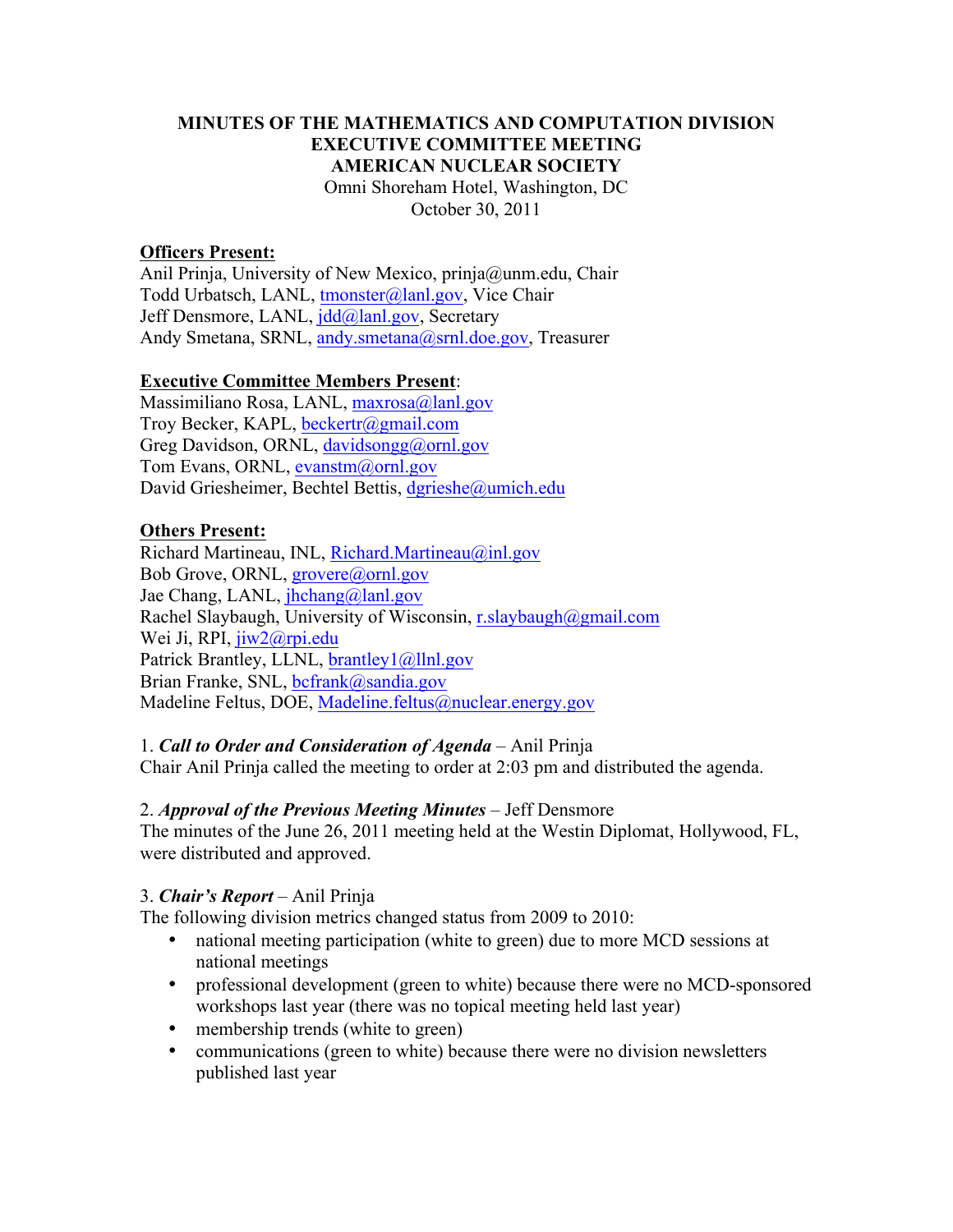society leadership (green to yellow) because the chair and vice chair did not attend any Professional Divisions Committee meetings last year

In addition, support of class III topical meetings remained yellow because the division does not sponsor these types of meetings.

### 4. *2012 Student Conference*

Several students from UNLV visited the committee and thanked the division for its support of the upcoming 2012 ANS Student Conference. They updated the committee on the preparations they have made since their last visit in June, including technical tours, workshops, and finalizing venues. They also asked for volunteers for technical judges and session chairs.

## 5. *Vice Chair's Report* – Todd Urbatsch

The roundtable on Monday afternoon is "Mathematics and Computation in the Real World" with panelists Andrew Cook (Areva), Steven Arndt (NRC), Joseph Schumer (NRL), and Kord Smith (MIT).

## 6. *Treasurer's Report* – Andy Smetana

- **Budget:** The only expenses this year have been for Farzad Rahnema's gavel and student support. Because M&C 2011 was a class IV topical meeting, the division will not receive the expected \$5000 for sponsoring this conference. The complete treasurer's report is attached at the end of the minutes.
- **Ely Gelbard Scholarship:** A proposal is needed for the initial funding of the Ely Gelbard scholarship.

### 7. *Program Committee's Report* – Patrick Brantley

- **New Assistant Technical Program Chair:** the new assistant TPC is Brian Franke
- **Current Meeting:** There were 39 summaries submitted, 4 of which were moved to different divisions and 30 of which where accepted for presentation in MCD sessions. Due to the large number of presentations and space limitations at this meeting, there is an MCD session from 4 to 6 pm on Tuesday.
- **Upcoming Meetings:** There is a special session being organized on reduced-order modeling for the June 2012 annual meeting. The submission deadline for this meeting is in January. Special sessions are also needed for the next winter meeting in November 2012.
- **M&C 2013:** Rich Martineau reported on the status of the next topical meeting to be held May 5-9 in Sun Valley, ID. They intend on having both a best paper award and a special issue of Nuclear Science and Engineering featuring papers from this conference. A tentative timeline for paper submission is a call for papers in February 2012, summaries due in July, and full papers due at the end of the year. They plan on having three parallel oral sessions and a poster session. The conference website is www.mc2013.org.
- **M&C 2015:** Proposals are needed for the topical meeting to be held in 2015, ideally in the eastern United States.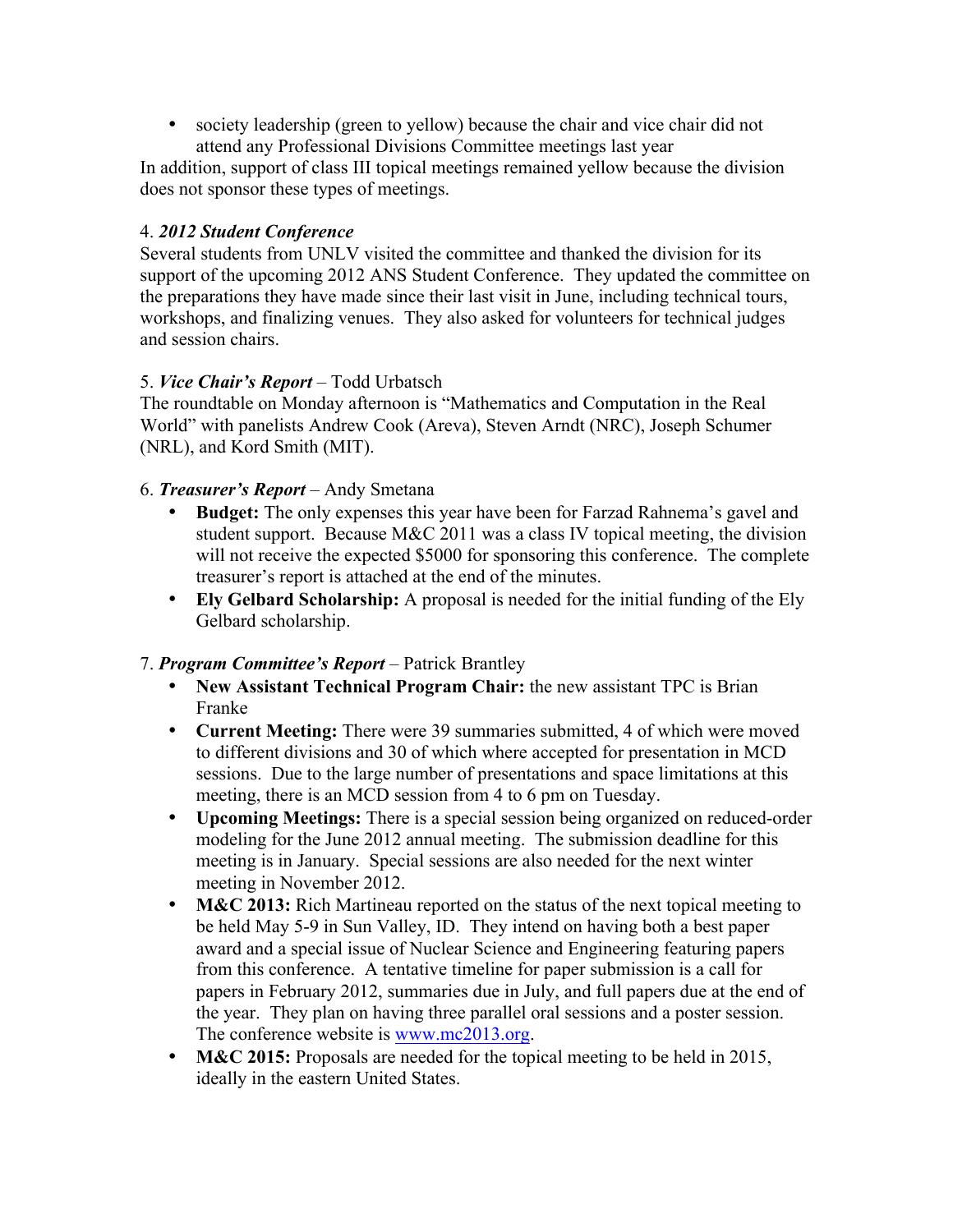- **"Best of" sessions:** Madeline Feltus suggested having "Best of" sessions at ANS winter and annual meetings featuring papers from recent topical meetings. The program committee will consider this.
- **Awards:** Joe Zerr is this year's Mark Mills Award winner, and will present a talk based on his submission on Tuesday morning. There was no Best Summary and Presentation Award given for the 2011 annual meeting.

# 8. *Standing Committee Reports*

## a. *Students* – Dave Griesheimer

15 students requested tickets for the president's reception, 5 tickets were donated, so the division purchased 10.

## b. *Membership* – Madeline Feltus

There are 1094 members of MCD. Please renew your ANS membership by December to be counted in this figure. Also, please join a local section if there is one near you.

## c. *Standards* – Andy Smetana

ANS 10.5, which concerns accommodating user needs in scientific software, has been reaffirmed. A new standard regarding requirements for software developers is under development.

## d. *Joint Benchmark* – Anil Prinja for Glenn Sjoden

Before this meeting, the committee voted via e-mail to not provide funds for the Joint Benchmark workshop held on Saturday evening. RPSD and RP divisions did provide \$200, as did G.E. Sjoden, LLC and Barry Ganapol personally.

Sponsoring workshops such as this one in the future was discussed.

# e. *Newsletter* – Greg Davidson

Greg Davidson and Teresa Bailey are soliciting contributions for the newsletter, which will be published at the end of November.

# f. *Web* – Jeff Densmore for Todd Palmer

Todd Palmer is updating the division webpage. The webpage will be moved to a site hosted by ANS soon.

# 9. *Old Business* - none

### 10. New Business

- *Rules and Bylaws:* Todd Palmer has revised the division's rules and bylaws in order to be in compliance with the ANS national rules and bylaws. A motion was passed that the executive committee review these changes and vote via e-mail by January 2012.
- *Strategic Plan:* Please provide comments on the new ANS strategic plan via the listserv (mcd@list.ans.org) by December.

### 11. *Next Meeting*

The next meeting of the MCD Executive Committee will be at the ANS Annual Meeting in June 2012.

# 12. *Adjournment*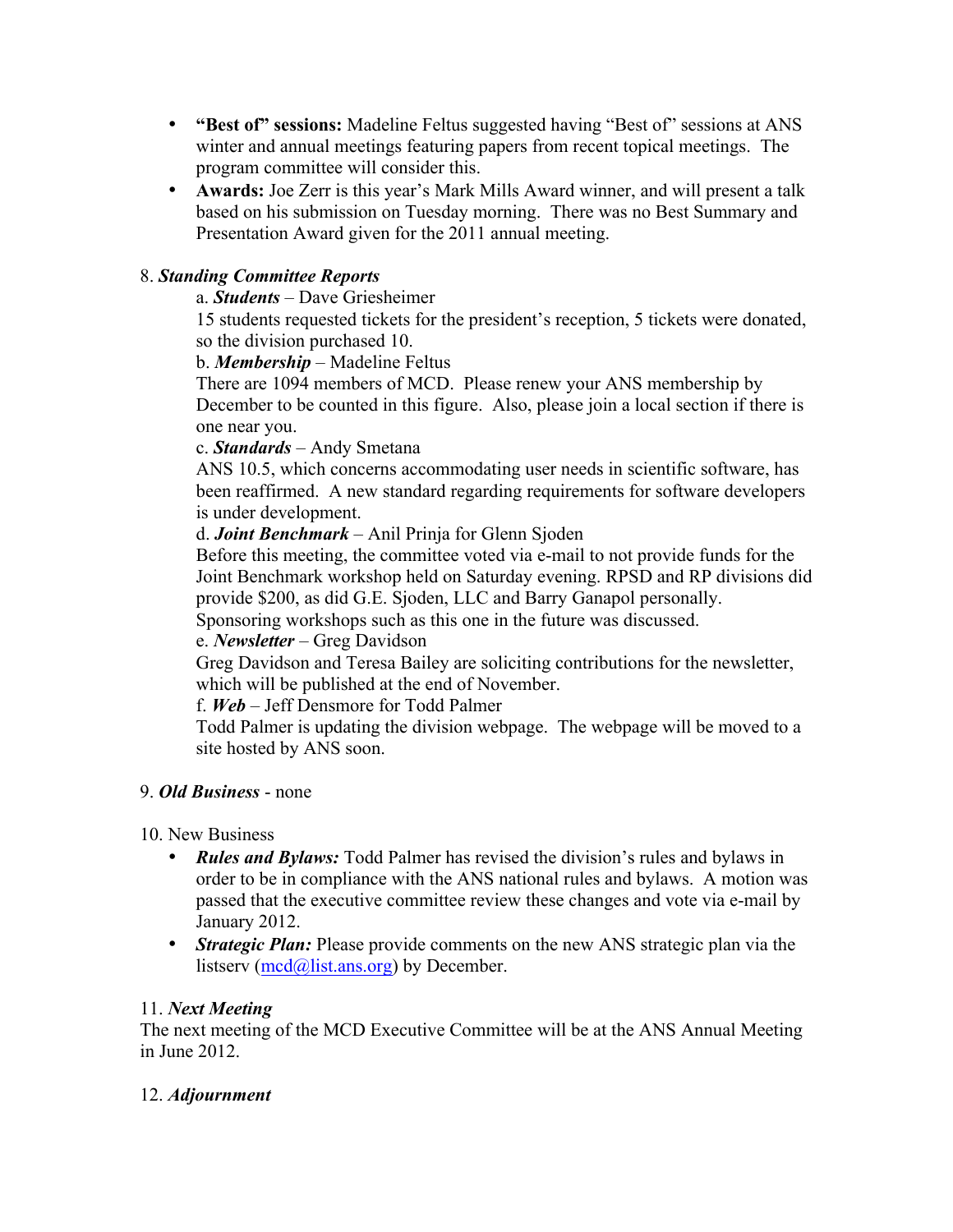The meeting was adjourned at 3:50 pm.

Respectfully submitted,

Jeff Densmore, Secretary, ANS Mathematics and Computation Division